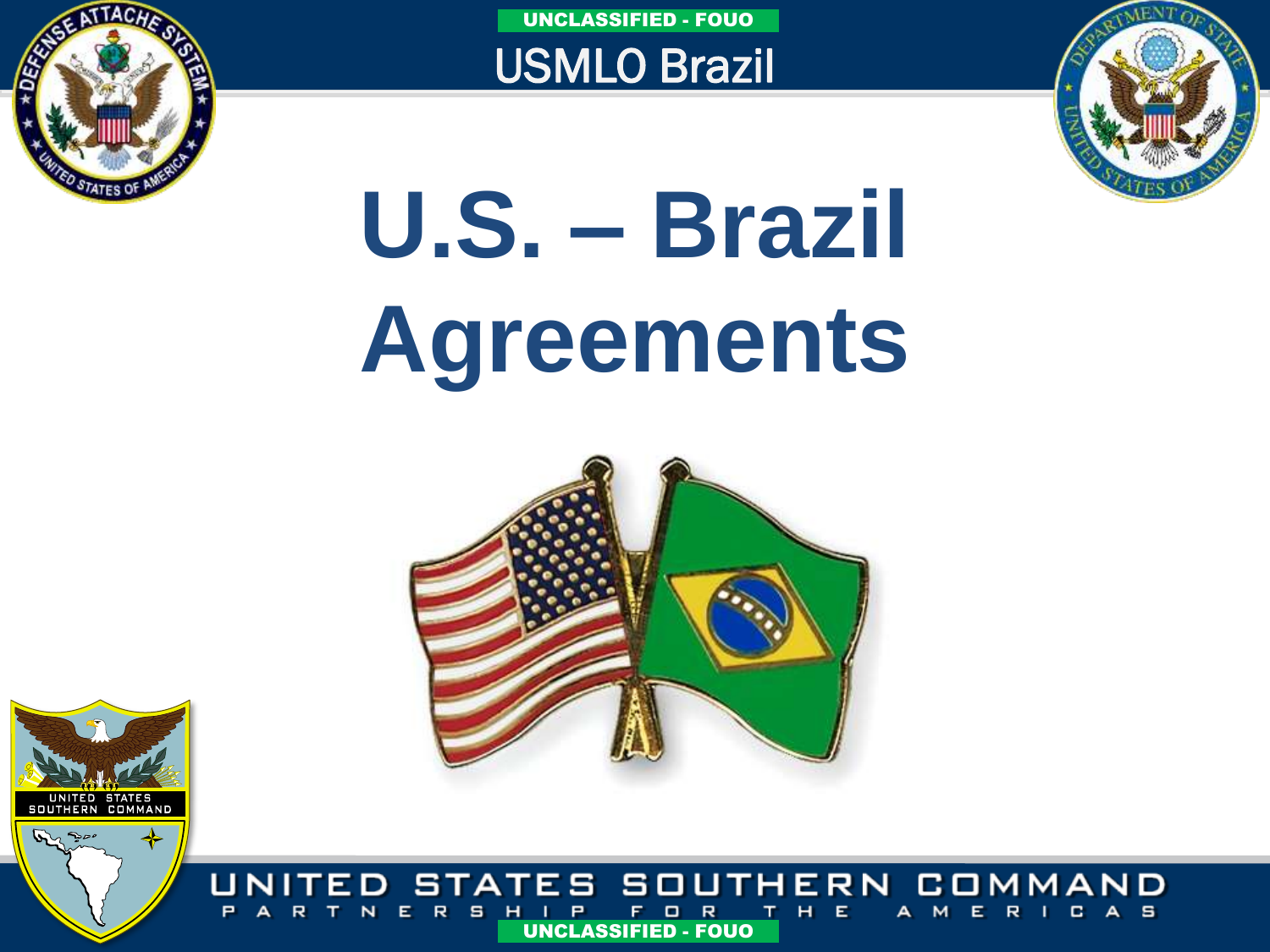

### **US-Brazil Defense Agreements**



#### • **Defense Cooperation Agreement (DCA)**

Signed Apr 2010; ratified Jul 2015



- The DCA is a critical umbrella for other agreements; it gives MoD-DoD the ability to work agreements without having to seek congressional approval. The DCA should be invoked wherever possible!
- Validity and Termination: no expiration; may be terminated by either Party with 90-days written notice.

### • **General Security of Information Military Agreement (GSOMIA)**

- Signed Nov of 2010; ratified Jul 2015
- The GSOMIA assists in tech transfer (crypto, classified tech, information sharing other than PII, etc.)
- Validity and Termination: valid for five years (Jul 2020) and automatically renewed every year thereafter; may be terminated by either Party with 90-days written notice.

UNCLASSIFIED - FOUO UNCLASSIFIED - FOUO

SOUTH

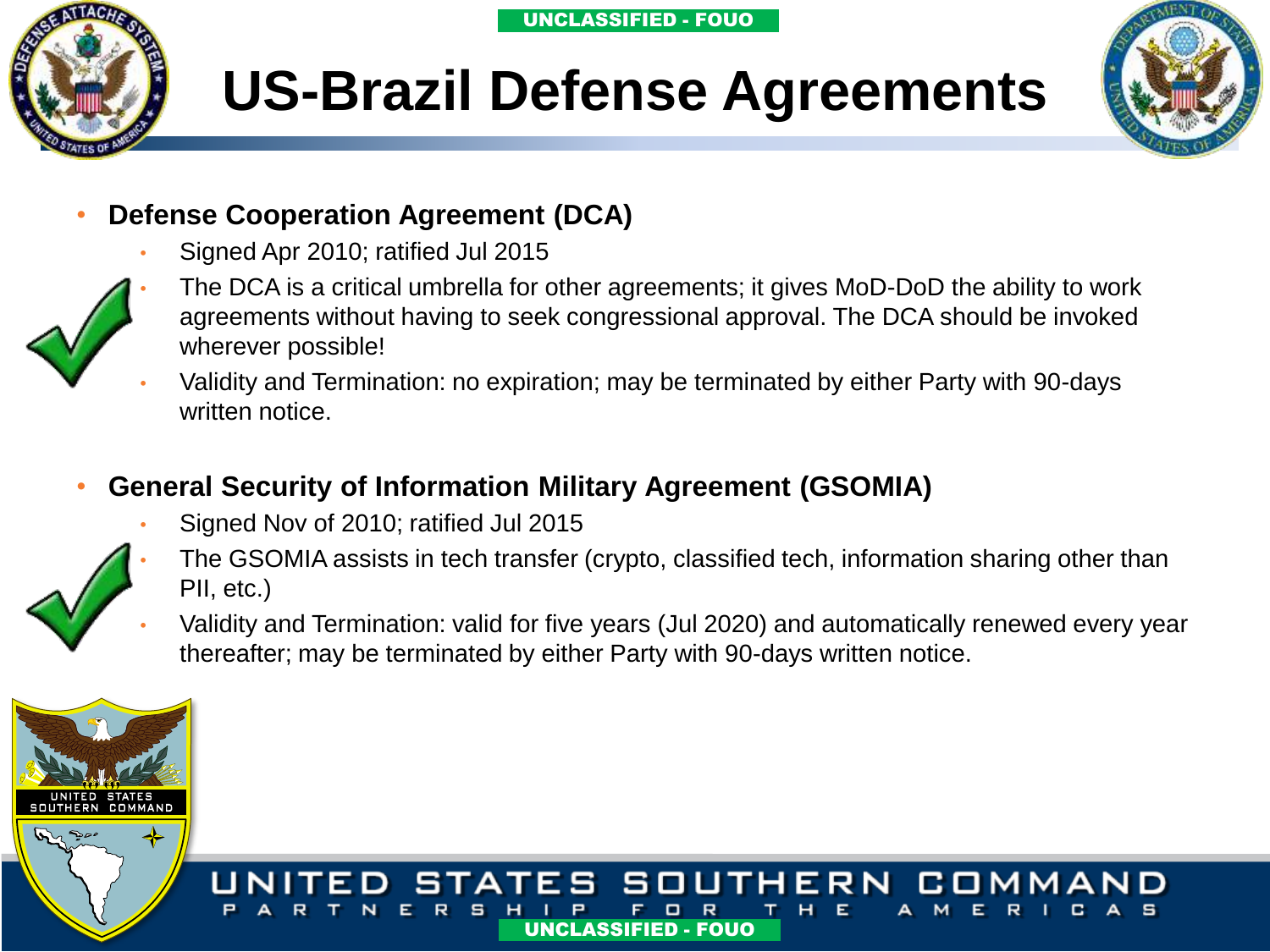





• **Communication Interoperability and Security Memorandum of Agreement (CISMOA)**



- Signed 3 Jan 2014 and immediately entered into force. • CISMOA establishes terms for secure communications interoperability and security; this document is classified.
- Validity and Termination: 15 years (expires 3 Jan 2029); may be terminated upon six months written notice by either party
- **Command and Control Interoperability Board (CCIB)**
	- Annex A of the CISMOA lays the foundations for the establishment of a CCIB
	- Jun 2017 MOD C2 Subdirectorate (Col. Baruffaldi for BG Gláucio) hosted USMLO and SOUTHCOM J3 representatives for the pre-CCIB meeting in Brasília; concept development is in progress across the spectrum of joint force interoperability requirements. The innaugural U.S.-Brazil CCIB is tentatively scheduled for 9-12 Apr 2018 in Salvador, Bahía Brazil.





COMMAND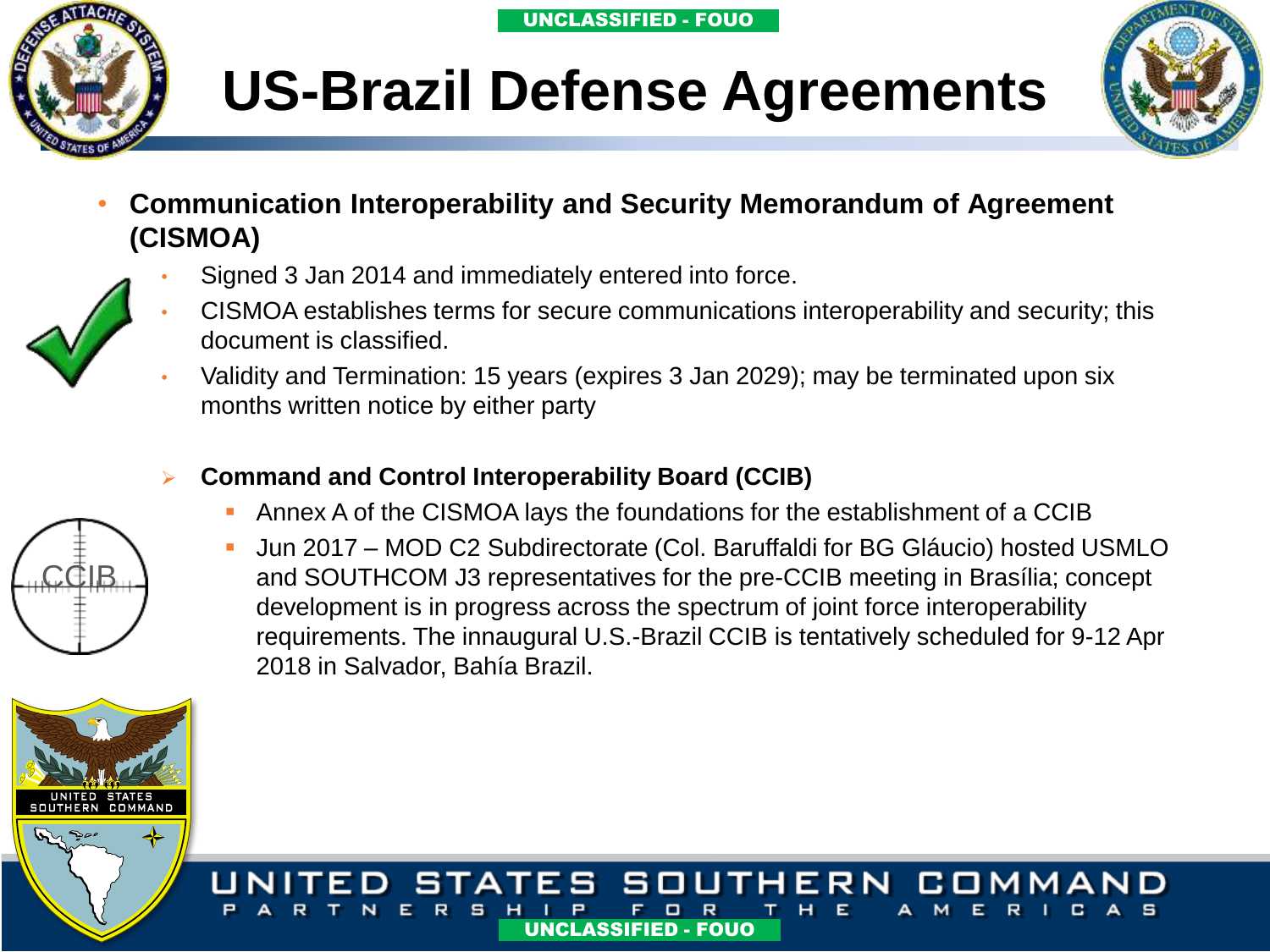



### **US-Brazil Defense Agreements**

- **Master Information Exchange Agreement (MIEA) (S&T agreement)**
	- Signed Mar 2017



- The MIEA is the umbrella framework for the exchange of RDT&E information; now that it is signed, the 1) RDT&E (project-project exchange) and 2) ESEP (tech expert personnel exchange) are being pursued.
- Validity and Termination: valid for fifteen years (Mar 2032) and must be reviewed no later than six years prior to expiration (Mar 2026) to discuss renewal and may be renewed by written consent of both parties; may be terminated by either Party with 120-days written notice.

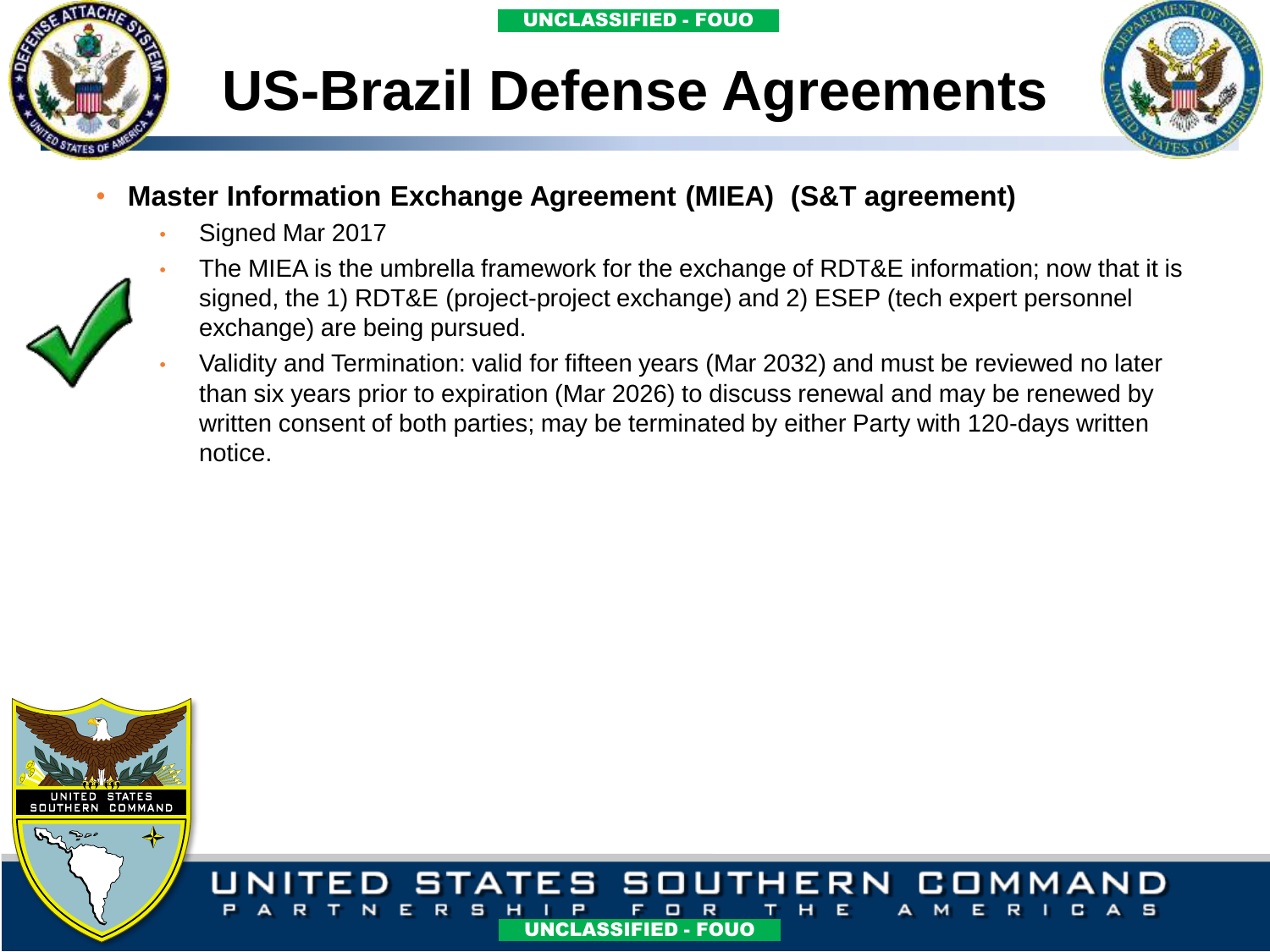

### **US-Brazil Defense Agreements**



#### • **Research, Development, Test, and Evaluation (RDT&E) Agreement**

- The RDT&E Agreement establishes collaborative efforts involving basic, exploratory, and advanced technologies (i.e. syncs collaborative S&T projects); many collaborative projects that ONR and soon RDECOM hopes to do is currently hindered by a lack of an RDT&E.
- With DCA and MIEA signed, RDT&E is being pursued as a priority.



• Aug 2017 – The Brazilian MOD has indicated that the copy of the RDT&E that they currently have under consideration must be presented to the Brazilian Congress for ratification as it is a legally binding agreement between nations. U.S. Army HQDA ASA ALT is bringing this issue before general counsel to determine the correct language in order to convince the Brazilian MOD that the RDT&E can be signed BY the MOD under the DCA without consultation of the congress.

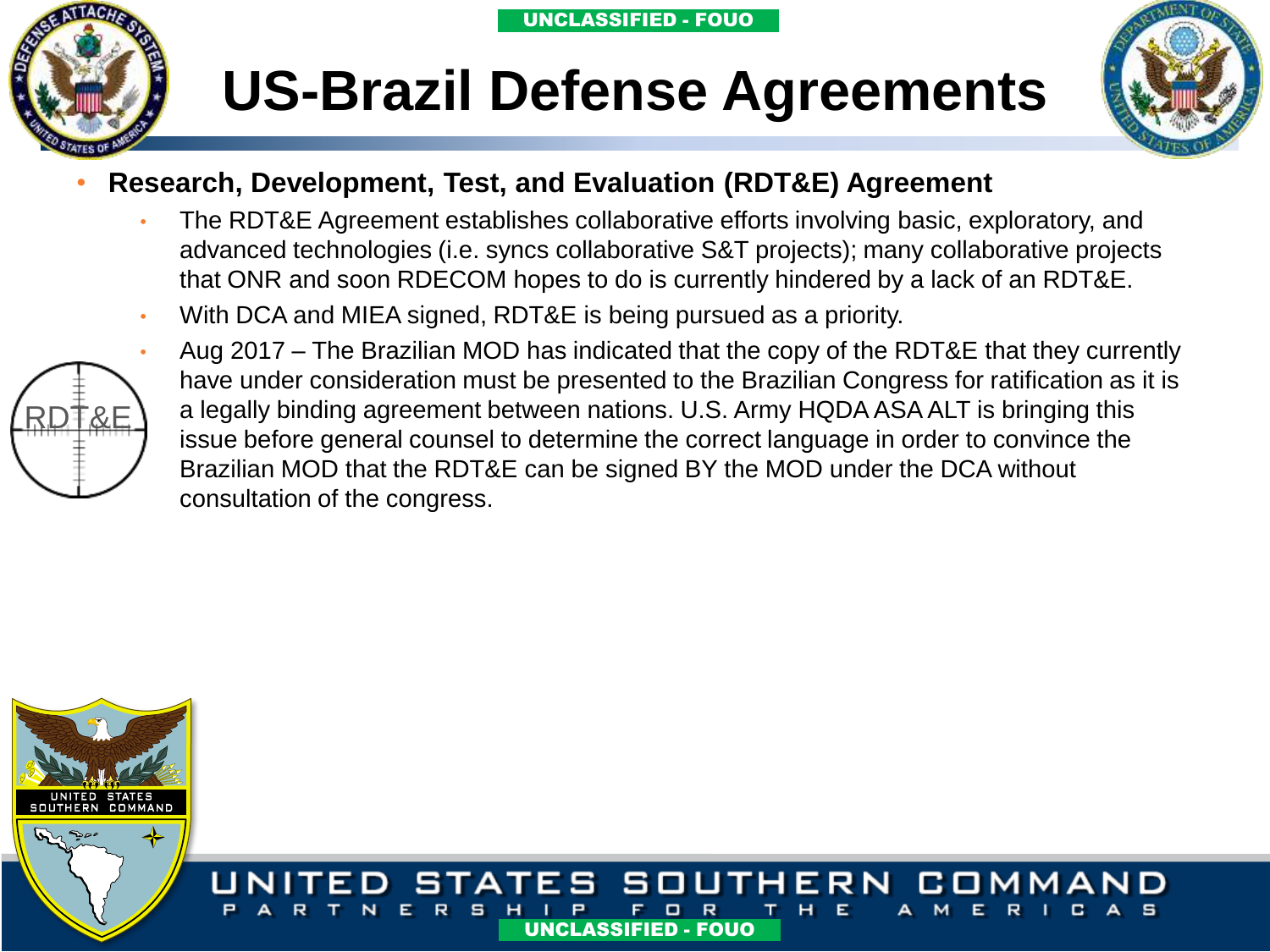





#### • **Engineer and Scientist Exchange Program (ESEP) Agreement (S&T agreement)**

• ESEP is a career enhancement program that assigns foreign civilian and military engineers and scientists to DoD government RDT&E facilities and U.S. civilian and military engineers and scientists to foreign defense government and contractor RDT&E facilities. ESEP itself is a component of the broader defense personnel exchange program.



- With the MIEA and DCA signed, ESEP is a priority, but is on hold. Although the Brazilian MOD returned a copy of the ESEP in Apr 2017, negotiations cannot proceed until DOD and DOS settle new authorities and language discussions. This was discussed with the MOD during the May 2017 STL WG.
- Jul 2017 During the Chief of Naval Research (CNR) visit to Brazil, his counterpart– the four-star Navy Admiral in charge of all nuclear and non-nuclear R&D– indicated that ESEP would be pushed through in 2018.

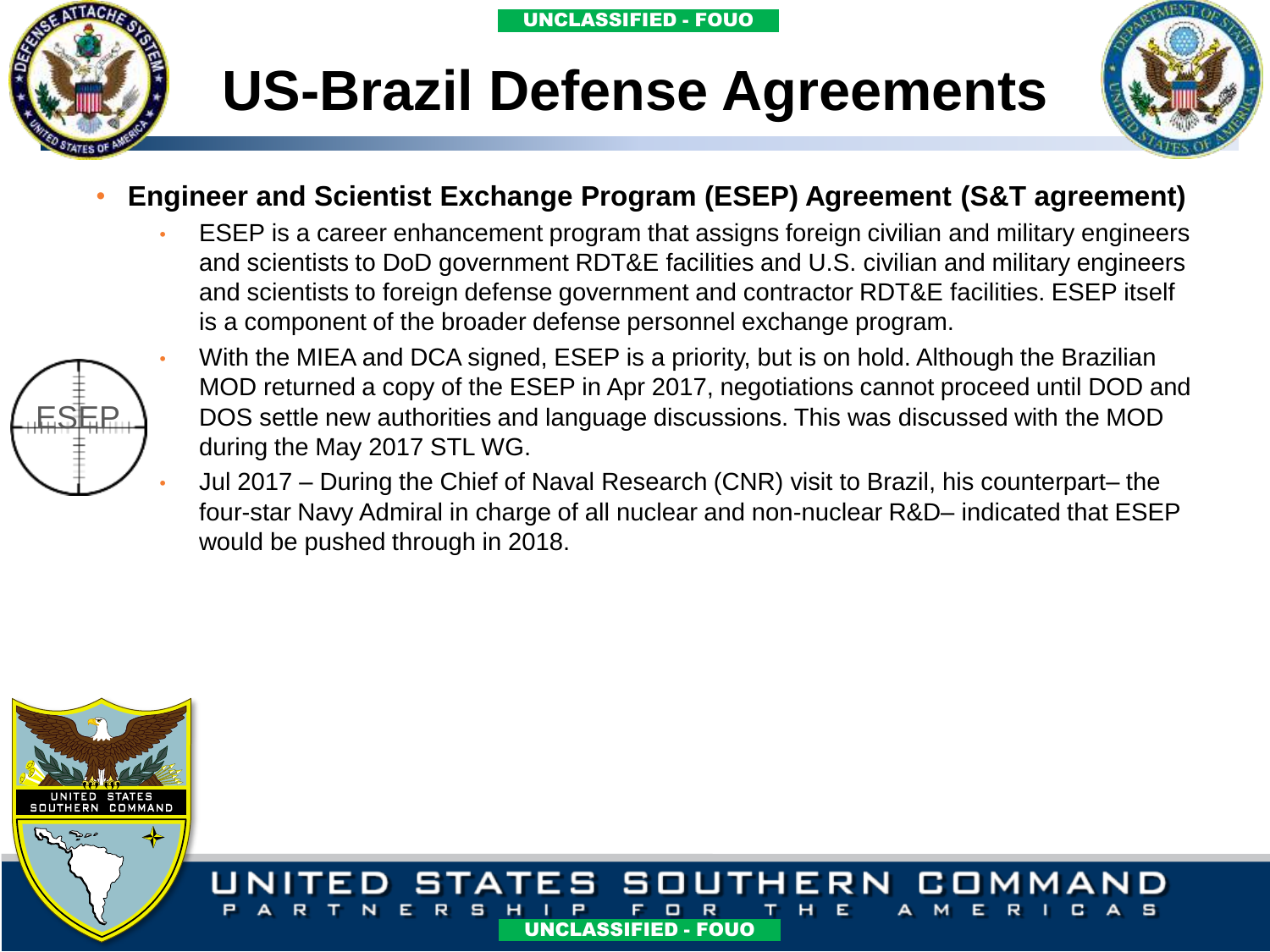



- 
- **Sharing Space Situational Awareness Services and Information Agreement (SSA)**
	- The SSA allows USSTRATCOM to provide SSA services and information to the government of Brazil; this is a very technical agreement which amounts to tracking and sharing information on satellites and space debris.



- The SSA is led by BRAF and USSTRATCOM and thus is service-service; ESTH also has equities, so they need to be tied in to any initiatives.
- Aug 2017 –OSD/STRATCOM received several substantive changes after the DOS language certification process. Once the changes have been addressed and a new Portuguese version is received, the Letter of Conformity is expected from DOS.

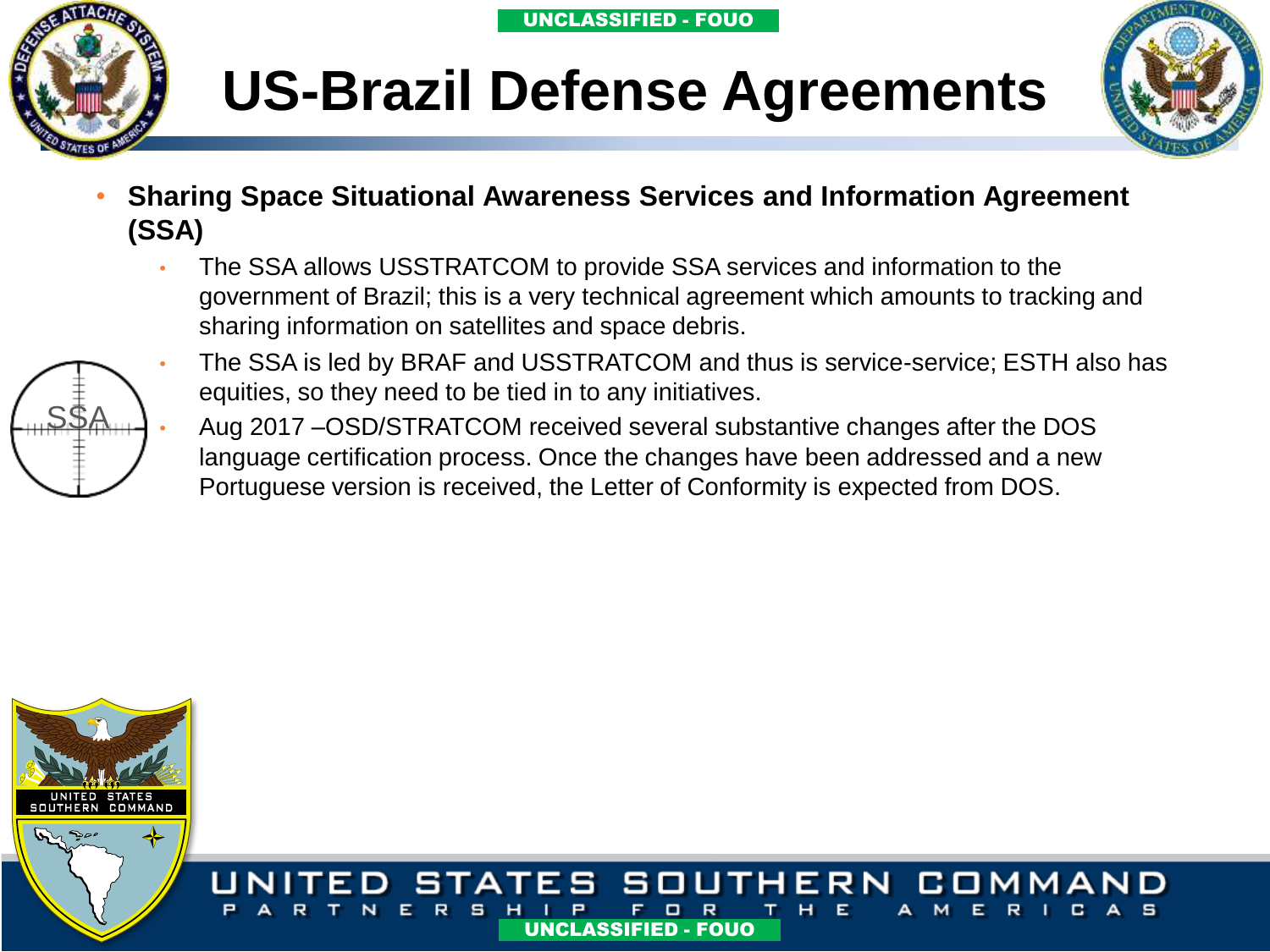



### **US-Brazil Defense Agreements**

- **Acquisition and Cross Servicing Agreement (ACSA)**
	- Bilateral agreement for the exchange of Logistics Support, Supplies, & Services (LSSS) during combined exercises, training, deployments, port calls, operations or other cooperative efforts, and unforeseen circumstances & exigencies.



- ACSA should assist Brazil cope with their heavy deployment op-tempo to Lebanon, Haiti, and West Africa. It will also help defray the cost of exercises they both host and participate in. Brazil would be more likely to send a submarine to a deployment to the U.S. if they were a member of DESI– held up for lack of ACSA. Test pilot exchanges are also in flux without an ACSA in place. The OGP Terms of Reference (TOR) are currently pending signature. Therefore, the ACSA is last hurdle preventing OGP commencement.
- Aug 2017 The Brazilian MOD sent the ACSA back to SOUTHCOM with a few changes. This version is currently being reviewed by SOUTHCOM SJA; after this, the document will go up to Joint Staff for OSD and DOS review. If the Brazilian changes are found acceptable, the ACSA will come back to SOUTHCOM for signature in about six months (Feb 2018).

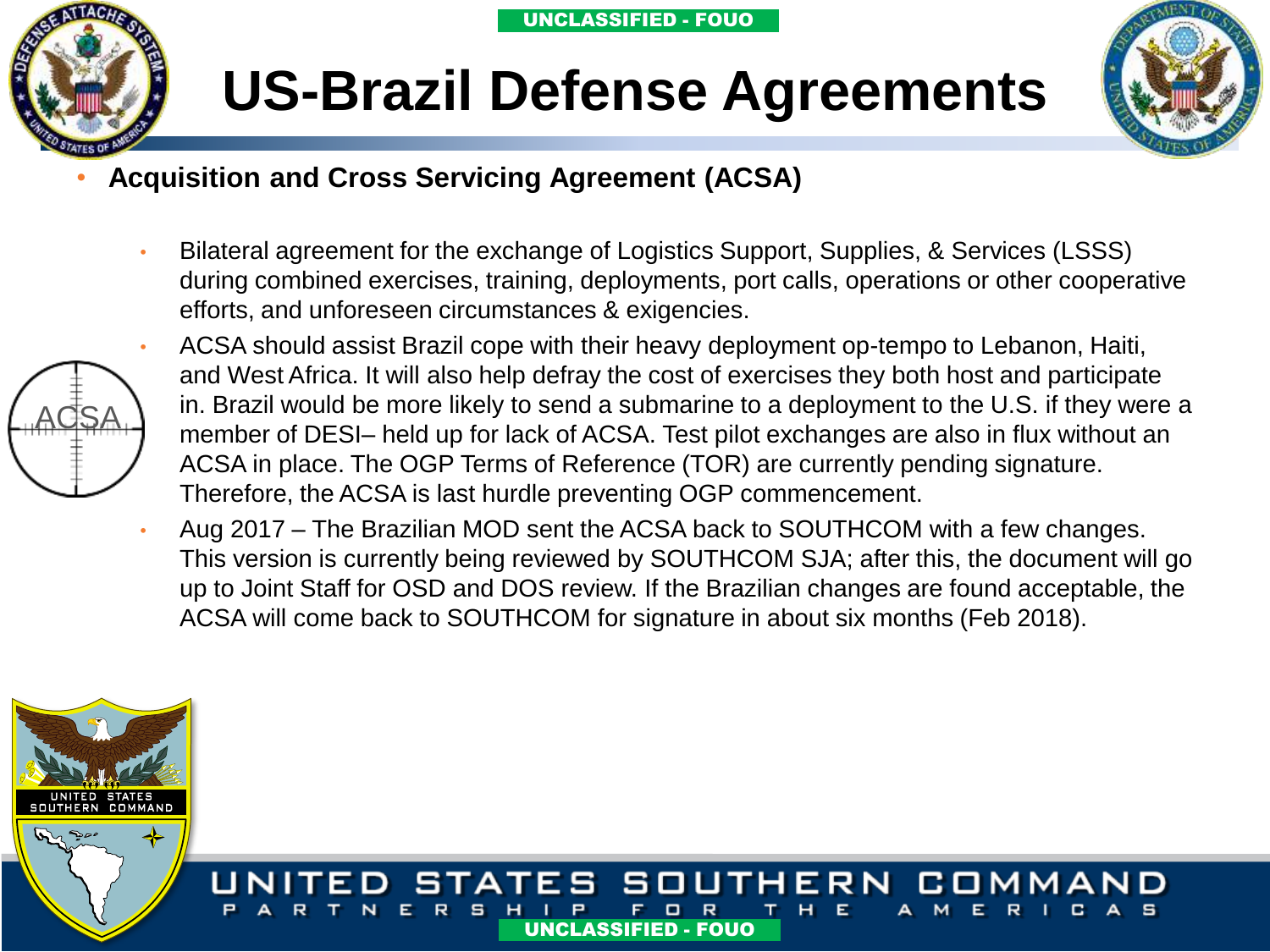





• **Basic Exchange of Info Cooperation Agreement (BECA) with National Geospatial Agency (NGA)**



Navy

BECA

- BECA provides the legal and technical foundation upon which two governments or two national agencies can exchange geospatial data and pursue co-production projects.
- Mar 2016 BECA signed by the Brazilian Army
- Mar 2017 AF BECA Annex signed
- Jul 2017 DAO hosted the NGA Latin America International Engagements Team in Brasília and Rio de Janeiro for engagements with the Navy Ministry. A bi-lateral workshop was conducted in Rio and the NGA team and Brazilian Navy team established a working timeline for final reviews and completion. 1 Sep has been confirmed as the signing date between NGA Director Robert Cardillo and Chief of the Brazilian Navy Admiral Eduardo Bacellar Leal Ferreira

• Aug 2017 - NGA Director will visit Brasilia for counterpart meetings with respective military service Chiefs and the Director of CENSIPAM. One of the main objectives is to sign the BECA, Navy Annex C.

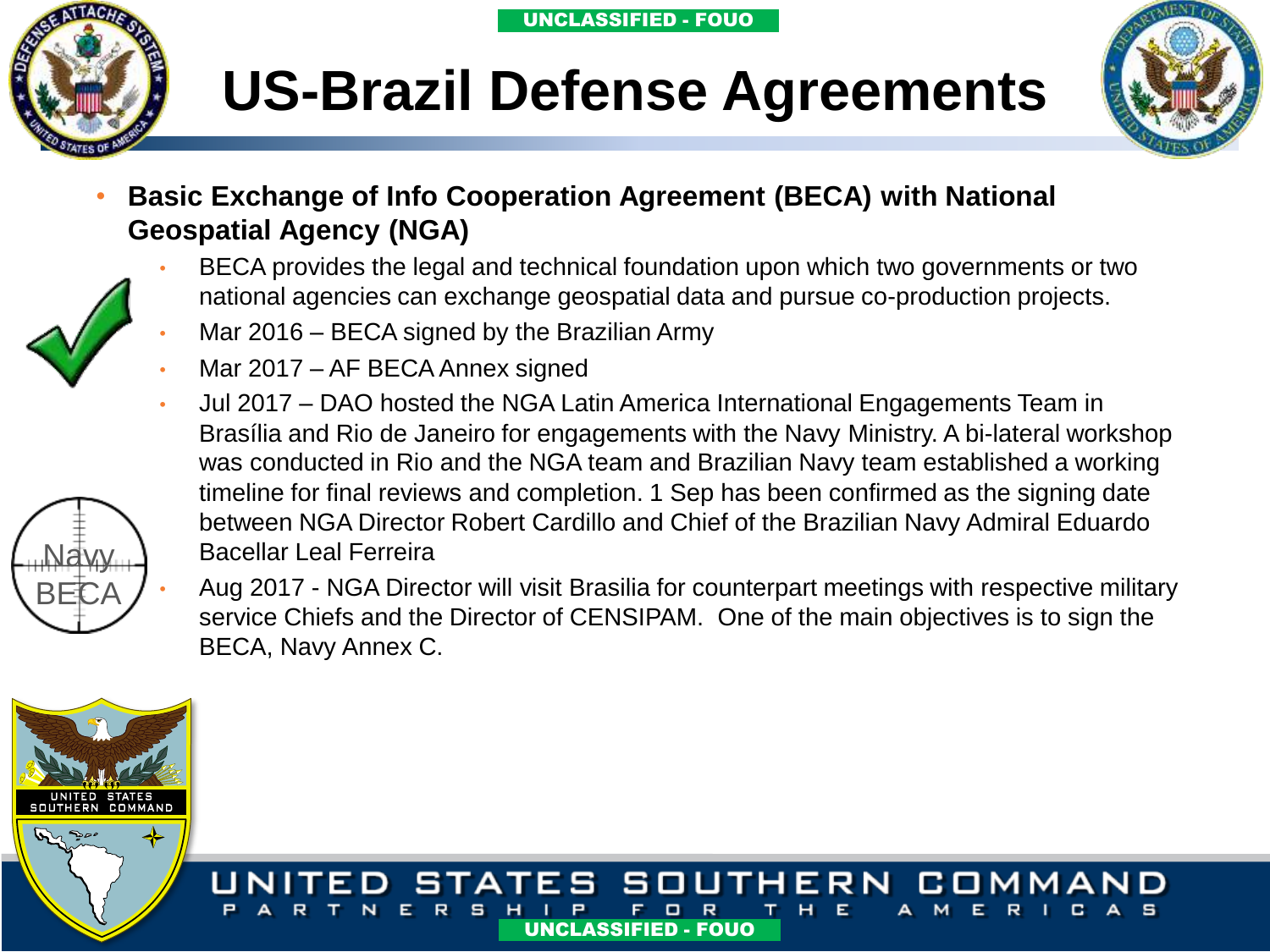

### **US-Brazil Defense Agreements**



#### • **Reciprocal Health Care Agreement**

- 2013 MOD expressed verbal interest to the MLO; DOD needs a letter from the MOD requesting the agreement
- MOD has the OSD template and is developing their required MIL population in CONUS that would be covered under this agreement
- designed to exchange health services between the U.S. DOD and foreign countries for permanent party assignments

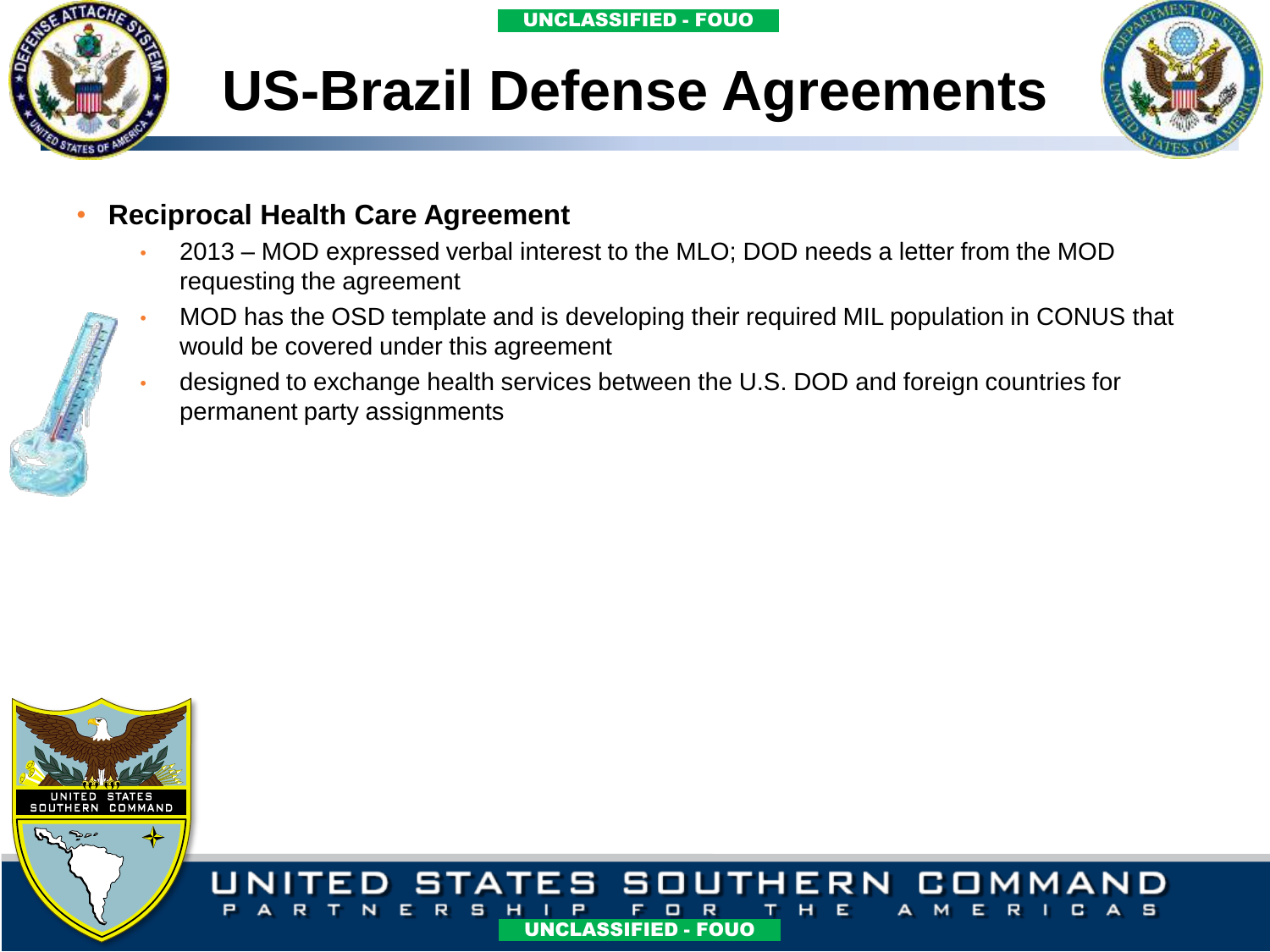

UNITED STATES<br>UTHERN COMMAND

### **MOUs for Brazilian LNOs/FLOs**



- BLUF: The DCA applies to all exchanges, and future FLO MOUs/MOAs should be pursued as "implementing arrangements under the DCA."
- Each Service has a FLO MOU that covers all Service Commands (and SC Component Commands)
- BRA Marine Corps LNO to MARFORSOUTH. Covered under a USMC-Brazilian Marine Corps agreement Apr 2013; LNO administratively managed under SC J5.
- NAVCENT Permanent Brazilian Navy FLO established at USNAVCENT's Combined Maritime Forces (CMF) HQ in Bahrain.
- AFRICOM Brazilian Navy seeking from MOD opportunity to station a Navy FLO at AFRICOM.
- SOCOM: FLO to SOCOM in Tampa from BRA ARSOF/NAVSOF (joint assignment to be shared among the two BRA services on a rotational basis); the overall intent is to thicken the network to counter emerging and current threats to nations using the SOF realm; additionally, to include Brazil as part of the J3 International Division at SOCOM and provide them with HQ experience, TTPs, best practices, and keep up to date the latest threat streams releasable to PNs.



#### STATES SOUTHERN cо UNCLASSIFIED - FOUO UNCLASSIFIED - FOUO